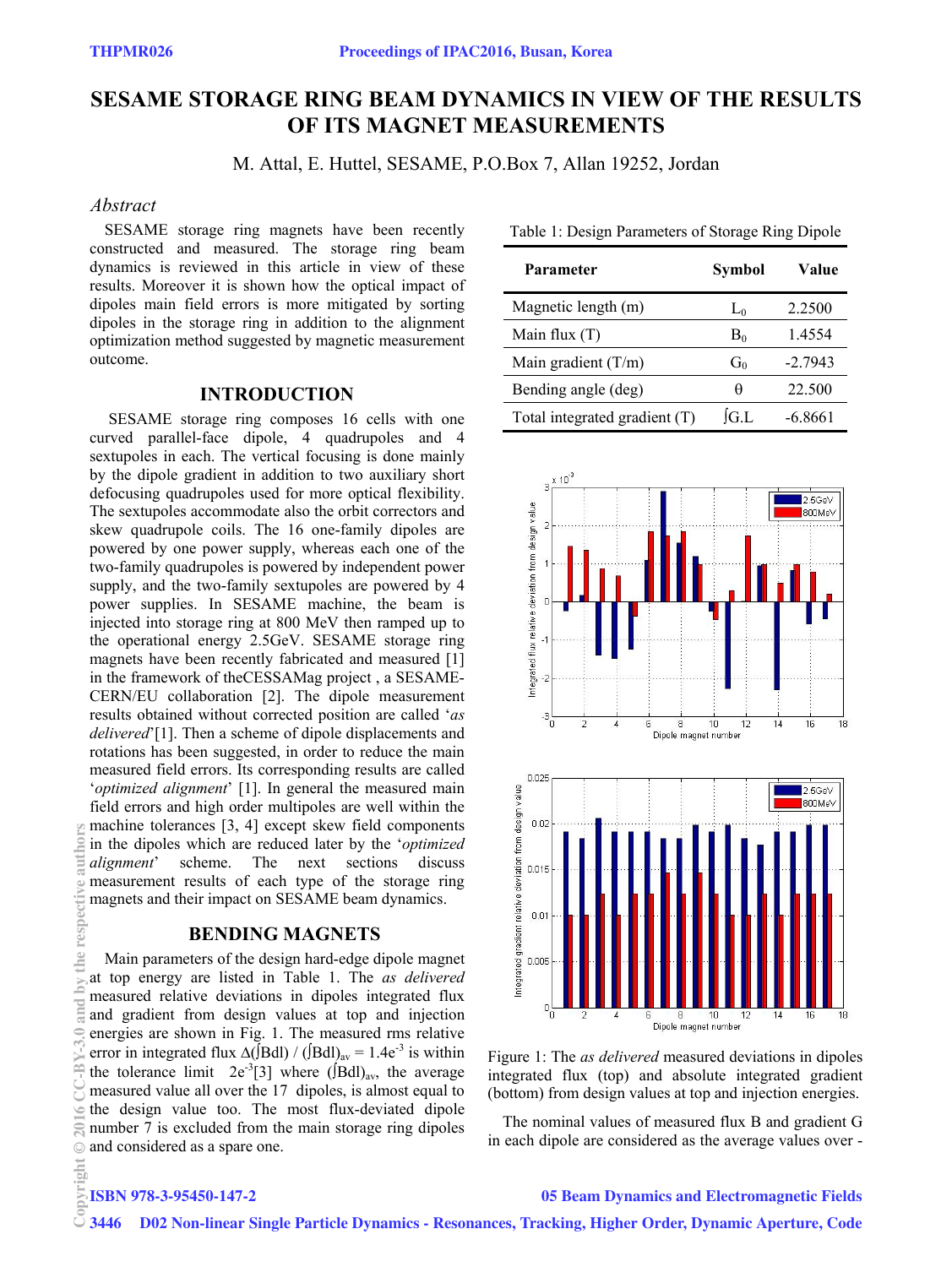0.6 m  $\leq$  *s*  $\leq$  0.6 m, where *s* is the coordinate along the particle trajectory.

# *Sorting Dipoles in the Storage Ring*

The dipoles integrated flux errors result in closed orbit distortion whose amplitude depends on the error values and the phase advance between them. So to reduce the orbit distortion either error values should be reduced or phase between them should be optimized by doing a specific arrangement for their hosting dipoles in the storage ring using a method called *sorting* [5]. The first option could be achieved by the *optimized alignment* scheme resulting in  $\Delta$ (JBdl) / (JBdl)<sub>av</sub> = 5e<sup>-5</sup>. However this was done only for the top energy case causing integrated flux errors at injection energy to be even larger. So it was foreseen to use both *sorting* and *optimized alignment* methods. The correlation existing between flux errors at top and injection energies made sorting at top energy valid also at injection energy. It was foreseen also not to include dipole gradient errors into the sorting process since these errors can be easily compensated for using the independently powered quadrupoles.

The dipole sorting was done by changing randomly the dipole flux error distribution in storage ring each time and calculating the total value of Courant-Snyder parameter  $\varepsilon$  $= \gamma x^2 + 2\alpha x x' + \beta x'^2$  of the created closed orbit, which was used as the cost function, all over the ring. The minimum value obtained for Courant–Snyder parameter represents the least orbit distortion which corresponds in turn to the best dipole distribution in storage ring among the tried 20,000 options. The minimum  $\varepsilon$  was 1.54 $e^{-6}$ m.rad whereas the maximum  $\varepsilon$  was  $1.38e^{4}$  m.rad as calculated using Accelerator Toolbox [6]. The closed orbit distortions of sorted and alignment-optimized dipoles at top and injection energies are shown in Fig. 2.



Figure 2: Closed orbit distortions obtained by adopting sorting and optimized alignment methods.

#### *Dipoles Gradient Errors*

CERN had selected a system of three blocks with different width aligned in transverse direction as innercentral-outer to be as end chamfer. The standard width of blocks chosen is 9-7-5 mm. This configuration, which was preferred for some technical reasons, however gives an average edge rotation of 7.8° compared to nominal 11.25°. Thus the total integrated gradient in dipoles is less than the design one by rms value -13%. Using different block sizes allowed correcting the gradients to get them equal within 1.5%. Changing the bloc sizes to 8-7-6 on one side reduces the edge rotation by -0.3°. The appreciable reduction in edge focusing resulted in large vertical tune shift  $\Delta Q_v = -0.297$  and large vertical beta beat as given by BETA code [7] and shown in Fig. 3.



Figure 3: Optical distortion represented mainly by vertical beta beat (blue). Horizontal beta function is in red.

The reduction in total gradient and the consequent optical distortion are compensated by the defocusing quadrupoles which flank the dipole. The average and maximum relative variations in their k-values 20.4% and 32.6% are required to get back the design working point (7.23, 6.19) and set back the Twiss parameters  $\alpha_x$  and  $\alpha_y$  to zero in middle of each straight section. Consequently, the design dynamic aperture is recovered back without any additional optimization.

#### *Dipole High Order Multipoles*

The rms values of high order multipoles, measured at radius  $R = 20$ mm, in bending magnets are much smaller than the machine tolerance [4], whereas they are not measurable above octupole component as shown in Fig. 4. As a result the dynamic aperture is negligibly affected.

# *Skew Dipole and Quadrupole Components*

The measured skew dipole and quadrupole components in bending magnets are that high that their optical impact is not negligible. They create a large vertical orbit distortion that makes beam rotation in the storage ring critical. However a system of washers is used to adjust both roll and vertical displacement. Maximum and rms corrections are 1.7 mm / 0.6 mrad and 0.6 mm / 0.1 mrad.

# **QUADRUPOLE MAGNETS**

The 64 storage ring quadrupoles are divided into two types; 32 focusing quadrupoles (QF) with design magnetic length  $l_{qf} = 0.3$  m and integrated gradient g.  $l_{qf} =$ 

# 05 Beam Dynamics and Electromagnetic Fields

ISBN 978-3-95450-147-2

D02 Non-linear Single Particle Dynamics - Resonances, Tracking, Higher Order, Dynamic Aperture, Code 3447